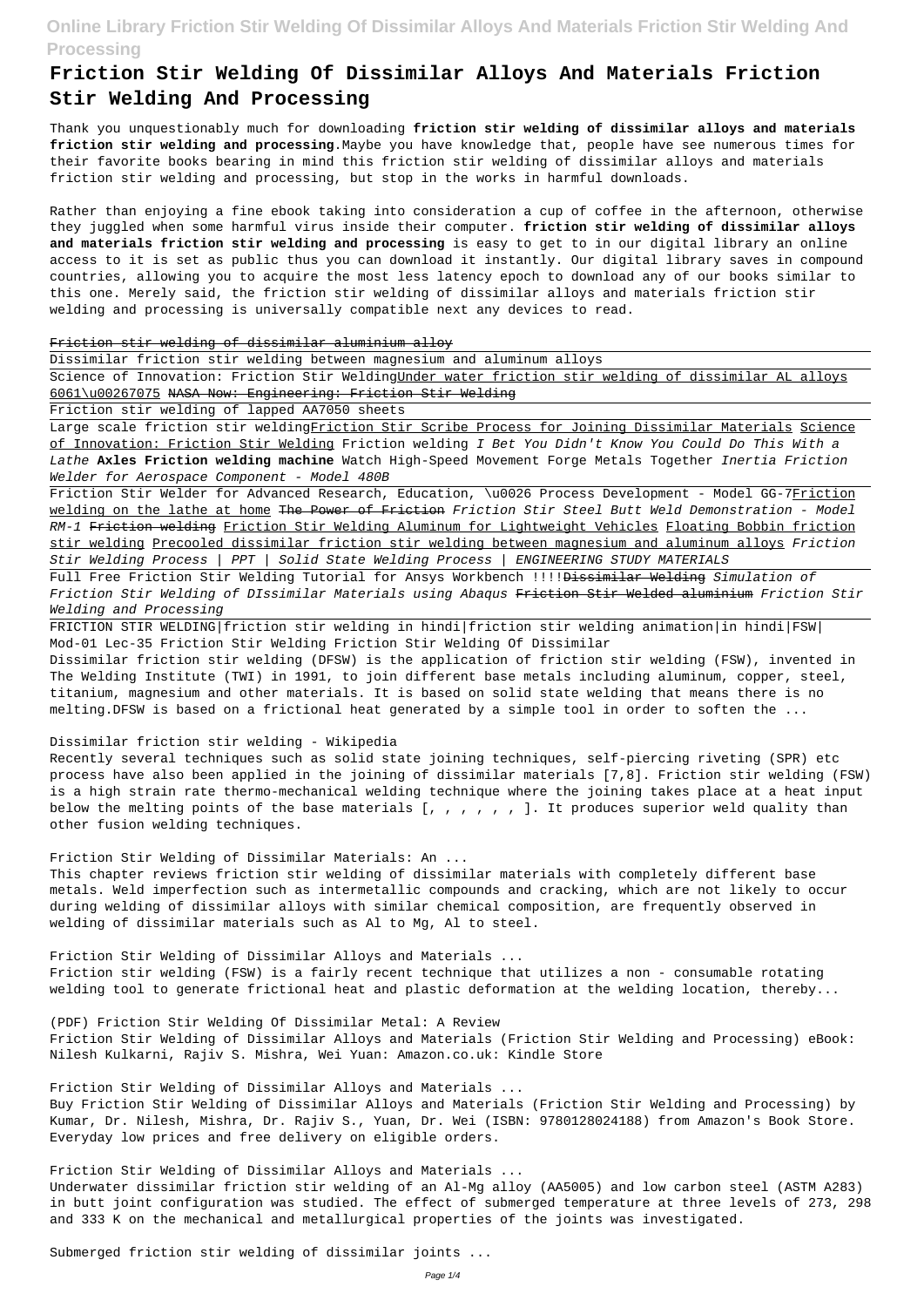Rolled plates of AA7075-T6 and AA5083-H111 of 5 and 6 mm thickness respectively were friction stir welded in similar and dissimilar butt joints (AA7075/AA7075, AA5083/AA5083, and AA7075/AA5083).The plate dimensions were 100 mm × 200 mm to produce a butt joint with the dimensions of 200 mm × 200 mm.

#### Friction stir welding of similar and dissimilar AA7075 and ...

Cooling assisted friction stir welding (CFSW) suppresses formation of intermetallic compounds (IMCs) and improves tensile strength of the dissimilar joints. The present investigation provides a 3D finite element based mathematical model to predict the thermal gradient of CFSW considering a material flow pattern of dissimilar Al-Cu joint.

#### Numerical modelling on cooling assisted friction stir ...

Friction stir welding has been used with notable success to join dissimilar aluminium alloys in a number of configurations (for references, see the introductory section). It would be reasonable to assume that a process with so much shear strain would result in very effective mixing of the alloys, but experience has shown this is seldom the case.

Friction stir welding of aluminium alloys - TWI "The effect of water cooling during dissimilar friction stir welding of Al alloy to Mg alloy" Mater. Des. 36, 161-167 (2012). CrossRef | Google Scholar Liu, P., Li, Y., Geng, H., and Wang, J., "Microstructure characteristics in TIG welded joint of Mg/Al dissimilar materials," Mater.

Friction Stir Welding of Dissimilar AA7075-T6 to AZ31B-H24 ...

Friction stir welding (FSW) is potentially a practicable joining process for dissimilar materials. It is a solid state process where a non-consumable rotating tool with a specially designed pin and shoulder is inserted into the abutting edges of sheets or plates to be joined and subsequently traversed along the joint line.

Friction Stir Welding of Dissimilar Materials Aluminum ... Friction stir welding (FSW) has enjoyed great success in joining aluminum alloys. As lightweight structures are designed in higher numbers, it is only natural that FSW is being explored to join...

(PDF) Friction Stir Welding of Dissimilar Aluminum Alloy ...

Abstract. Dissimilar aluminum alloys AA2024-T365 and AA5083-H111 were welded by friction stir process. Welding parameters such as tool rotational speed (900, 1120 and 1400 rpm), weld speeds (16, 40 and 80 mm/min) and tool pin profiles (square, triangular and stepped) were used to weld many joints to study their effect on the mechanical properties of the joint.

Friction Stir Welding of Dissimilar Aluminum Alloys Friction stir welding (FSW) is the most popular and efficient method for solid-state joining of similar or dissimilar metals and alloys. This technology is mostly applied in aerospace, rail, automotive, and marine industries.

Research on Friction Stir Spot Welding Brazing Process and ... Friction stir welding (FSW) is widely used for joining aluminum alloys in ma- rine, aerospace, automotive industries, and many other applications of commer- cial importance.

#### Friction Stir Welding of Dissimilar Aluminum Alloys

Friction stir welding is a solid-state joining process that uses a non-consumable tool to join two facing workpieces without melting the workpiece material. Heat is generated by friction between the rotating tool and the workpiece material, which leads to a softened region near the FSW tool. While the tool is traversed along the joint line, it mechanically intermixes the two pieces of metal, and forges the hot and softened metal by the mechanical pressure, which is applied by the tool, much like

### Friction stir welding - Wikipedia

PUNE, India, Nov. 9, 2020 /PRNewswire/ -- According to a recent market study published by Growth Market Reports (GMR), titled, "Friction Stir Welding Equipment Market - Global Industry Analysis, Size, Share,

Growth, Trends and Forecast", the market was valued at USD 186.4 Million in 2019 and is expected to grow at a healthy growth rate of around 7.0% by the year 2027.

This book will summarize research work carried out so far on dissimilar metallic material welding using friction stir welding (FSW). Joining of dissimilar alloys and materials are needed in many engineering systems and is considered quite challenging. Research in this area has shown significant benefit in terms of ease of processing, material mixing, and superior mechanical properties such as joint efficiencies. A summary of these results will be discussed along with potential guidelines for designers. Explains solid phase process and distortion of work piece Addresses dimensional stability and repeatability Addresses joint strength Covers metallurgical properties in the joint area Covers fine microstructure Introduces improved materials use (e.g., joining different thicknesses) Covers decreased fuel consumption in light weight aircraft Addresses automotive and ship applications

The evolution of mechanical properties and its characterization is important to the weld quality whose further analysis requires mechanical property and microstructure correlation. Present book addresses the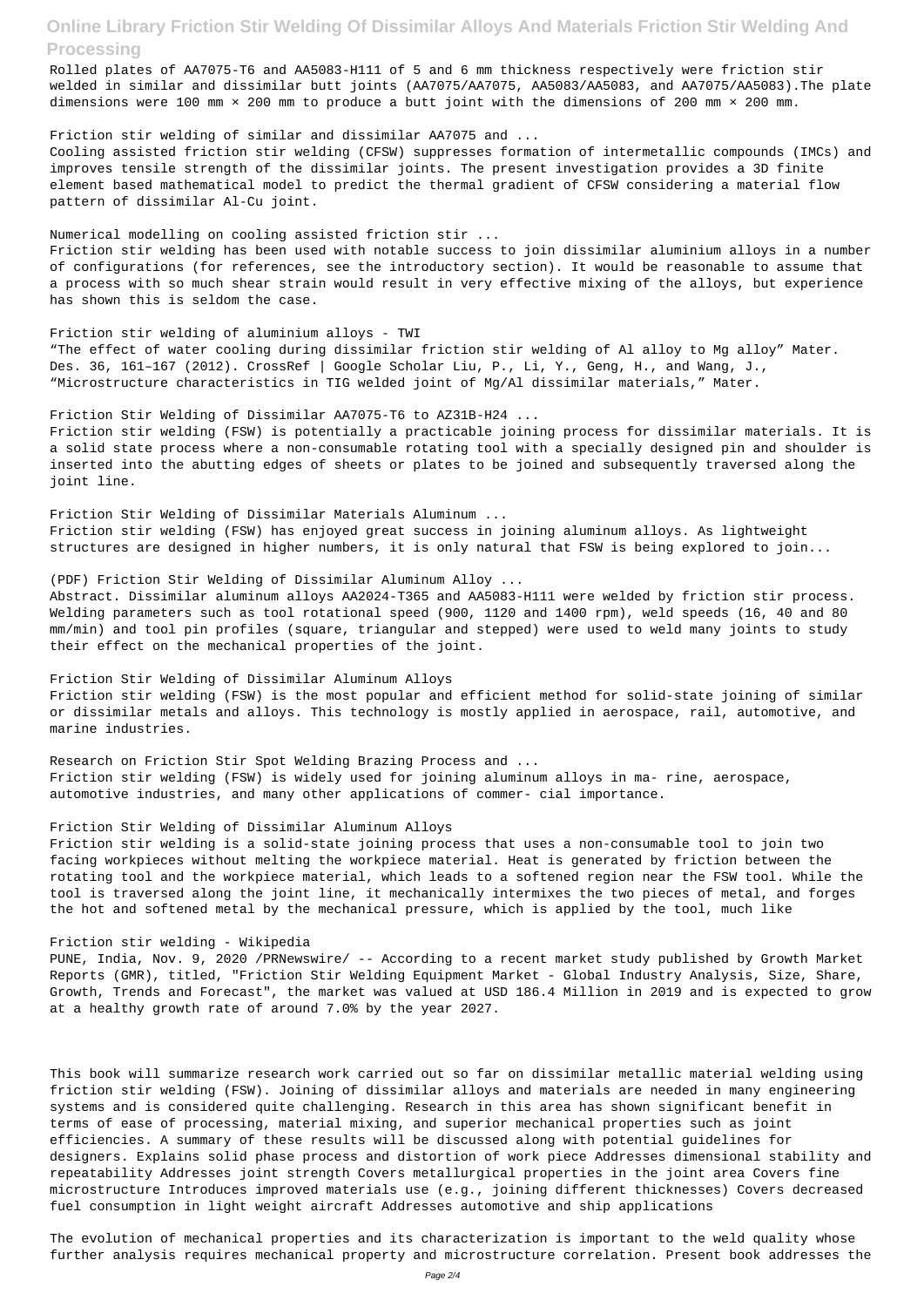basic understanding of the Friction Stir Welding (FSW) process that includes effect of various process parameters on the quality of welded joints. It discusses about various problems related to the welding of dissimilar aluminium alloys including influence of FSW process parameters on the microstructure and mechanical properties of such alloys. As a case study, effect of important process parameters on joint quality of dissimilar aluminium alloys is included.

The evolution of mechanical properties and its characterization is important to the weld quality whose further analysis requires mechanical property and microstructure correlation. Present book addresses the basic understanding of the Friction Stir Welding (FSW) process that includes effect of various process parameters on the quality of welded joints. It discusses about various problems related to the welding of dissimilar aluminium alloys including influence of FSW process parameters on the microstructure and mechanical properties of such alloys. As a case study, effect of important process parameters on joint quality of dissimilar aluminium alloys is included.

This book lays out the fundamentals of friction stir welding and processing and builds toward practical perspectives. The authors describe the links between the thermo-mechanical aspects and the microstructural evolution and use of these for the development of the friction stir process as a broader metallurgical tool for microstructural modification and manufacturing. The fundamentals behind the practical aspects of tool design, process parameter selection and weld related defects are discussed. Local microstructural refinement has enabled new concepts of superplastic forming and enhanced low temperature forming. The collection of friction stir based technologies is a versatile set of solid state manufacturing tools.

Dissimilar metals joining have been used in many industry fields for various applications due to their technique and beneficial advantages, such as aluminum-steel and magnesium-steel joints for reducing automobile weight, aluminum-copper joint for reducing material cost in electrical components, steelcopper joints for usage in nuclear power plant, etc. The challenges in achieving dissimilar joints are as below. (1) Big difference in physical properties such as melting point and coefficient of thermal expansion led to residual stress and defects. (2) The miscibility issues resulted in either brittle intermetallic compound layer at the welded interface for miscible combinations (such as, aluminum-steel, aluminum-copper, aluminum-titanium, etc.) or no metallurgical bonding for immiscible combinations (such as magnesium-copper, steel-copper, etc.). For metallurgical miscible combinations, brittle intermetallic compounds formed at the welded interface created the crack initiation and propagation path during deformational tests. (3) Stress concentration appeared at the welded interface region during tensile testing due to mismatch in elastic properties of dissimilar materials. In this study, different combinations of dissimilar metals were joined with friction stir welding. Lap welding of 6022-T4 aluminum alloy/galvanized mild steel sheets and 6022-T4 aluminum alloy/DP600 steel sheets were achieved via friction stir scribe technology. The interlocking feature determining the fracture mode and join strength was optimized. Reaction layer (intermetallic compounds layer) between the dissimilar metals were investigated. Butt welding of 5083-H116 aluminum alloy/HSLA-65 steel, 2024-T4 aluminum alloy/316 stainless steel, AZ31/316 stainless steel, WE43/316 stainless steel and 110 copper/316 stainless steel were obtained by friction stir welding. The critical issues in dissimilar metals butt joining were summarized and analyzed in this study including IMC and stress concentration.

This collection focuses on all aspects of science and technology related to friction stir welding and processing.

Friction stir welding (FSW) is the latest technology in the area of metal joining and the most promising of all the welding processes. FSW technology produces welds that are stronger and more durable than other techniques, and it can be done faster, resulting in less cost. This technique has now become an important process in the joining of aluminum alloys and other materials that had been difficult to weld in the past using more traditional fusion techniques. FSW is widely used in a number of industrial applications such as Aeroplane, Space craft, Marine, Shipbuilding, and others. In this research work developed a Finite Element Model (FEM) with improved potential and validate by comparing the simulation results with experimental results obtained by Jamshidi et al. on dissimilar aluminum alloys AA6061-T6 to AA5086-O. Temperature profiles are obtained for two cases, first when AA6061-T6 is located on the

advancing side and second when AA6061-T6 is located on the retreating side. Longitudinal and transverse residual stresses are obtained when AA5086-O on the advancing side and AA6061-T6 on the retreating side

High temperature pin tools were used to friction stir lap weld two soft/hard metal lap joint configurations: copper/steel and aluminum/steel. Welds were made with two different W-25%Re-4% HfC pin tools having different pin diameter and pin lengths to investigate the combined effect of plunge depth and bonding area on joint properties. Pin tool A had a larger pin diameter and longer pin length compared to Pin tool B. The effects of travel speed and position of top sheet on the microstructure and mechanical properties were also investigated. The microstructure of the lap weld interfaces were analyzed by optical and scanning electron microscopy. Mechanical properties including static lap shear and fatigue strengths were examined. The results showed a ''hook-like" feature on both advancing and retreating side which was more severe on the retreating side for both the metal combinations. For the copper/steel combination, the interface appeared to be bonded together by mechanical mixing between copper and steel and a diffusion zone formed by non-equilibrium solid solution. In the aluminum/steel combination, an intermetallic layer of Fe-Al and laminate structures of Fe and Fe-Al formed at the